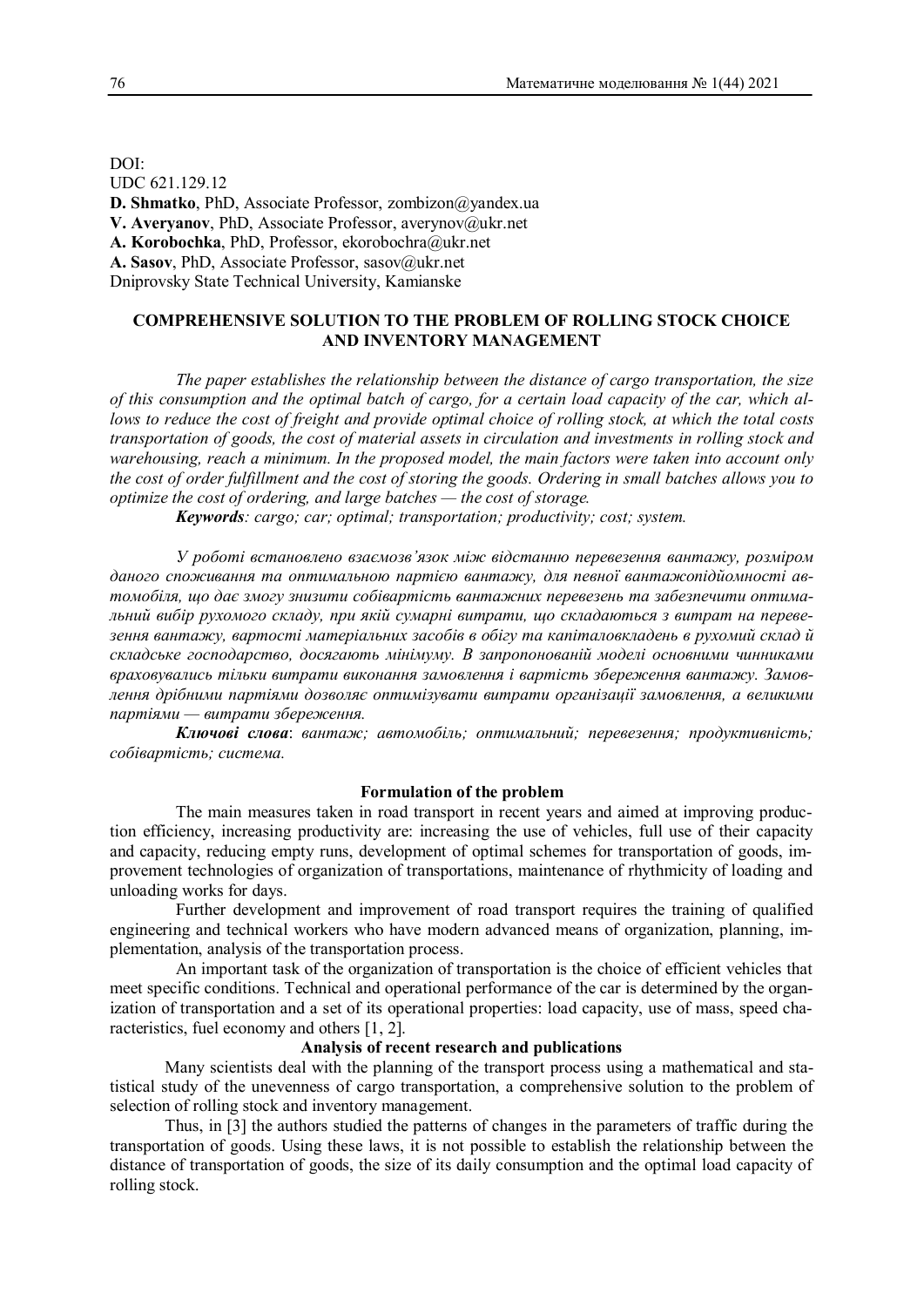The work [4] is devoted to the methods of building logistics systems, namely the coordination of work schedules of loading and unloading points and the work of the rolling stock. The study conducted by the authors does not allow to adjust the load capacity of rolling stock and the total costs, which consist of the cost of transportation of goods, the cost of material resources and investments in rolling stock and warehousing.

The work [5] is devoted to production systems in transport. The systems presented in the work do not allow to fully obtain the dependences of the cost of maintaining the stock on the amount of stock, as well as to investigate the change in the amount of stock over time and determine the value of the delivery interval.

## **Formation of the purpose of research**

The purpose of the work is to solve interrelated problems to determine the specialization and selection of rolling stock capacity, which provides low transportation costs and high productivity of the car.

### **Main material presenting**

Dependences of the prime cost of transportations on loading capacity of a rolling stock and the size of the parties of the brought freights allow to specify and comprehensively analyze models of management of stocks and a choice of vehicles.

The cost of transportation of goods depends on the conditions of their delivery. Consider three cases [6].

In the case where the batch size *q* exceeds the load capacity of cars available  $q > q_a \cdot \gamma_{cr}$ , the cost of transportation does not depend on the size of the consignment, ie the cost of delivery of 1t of cargo in this case is constant

$$
S_T^{(1)}(q) = a_1, \quad q > q_a \cdot \gamma_{cr}, \tag{1}
$$

where  $\gamma_{cr}$  — coefficient of static capacity of the car.

This factor is equal to the ratio of the mass of cargo transported in one flight to the minimum load capacity of the car

$$
\gamma_{\rm cr} = \frac{P_e}{q}.\tag{2}
$$

If the size of the consignment, and accordingly the frequency of delivery is consistent with the load capacity of the car selected from a number  $q > q_a \cdot \gamma_{cr}$ , the cost of delivery of 1t of cargo depending on the load capacity of the car can be determined by the formula of the cost of transportation routes [7].

$$
\bar{l}_{(i-1)-i} = 0 \quad \text{if} \quad q_a \cdot \gamma_p = q_p,\tag{3}
$$

where  $\bar{l}_{(i-1)-i}$  — the average distance of the car between adjacent points of delivery;

 $\gamma_p$  — load utilization factor.

There is a relationship between these ratios

$$
\gamma_{\rm cr} = \gamma_p (1 + k_c),\tag{4}
$$

where  $k_c$  — a factor that takes into account the amount of the associated fee.

In this case, the dependence of the cost of delivery of 1t of cargo on the size of the consignment of cargo is served by the function

$$
S_T^{(2)}(q) = a_2 + \frac{b_2}{q} + c_2 q, \qquad q = q_a \cdot \gamma_{cr}.
$$
 (5)

The cost of delivery of 1t of cargo is carried out on the routes of delivery  $(q = q_a \cdot \gamma_{cr})$ , depending on the average size of the consignment, calculated by the formula

$$
S_T^{(3)}(q) = a_3 + \frac{b_3}{q}, \qquad q < q_a \cdot \gamma_{\text{cr}} \,. \tag{6}
$$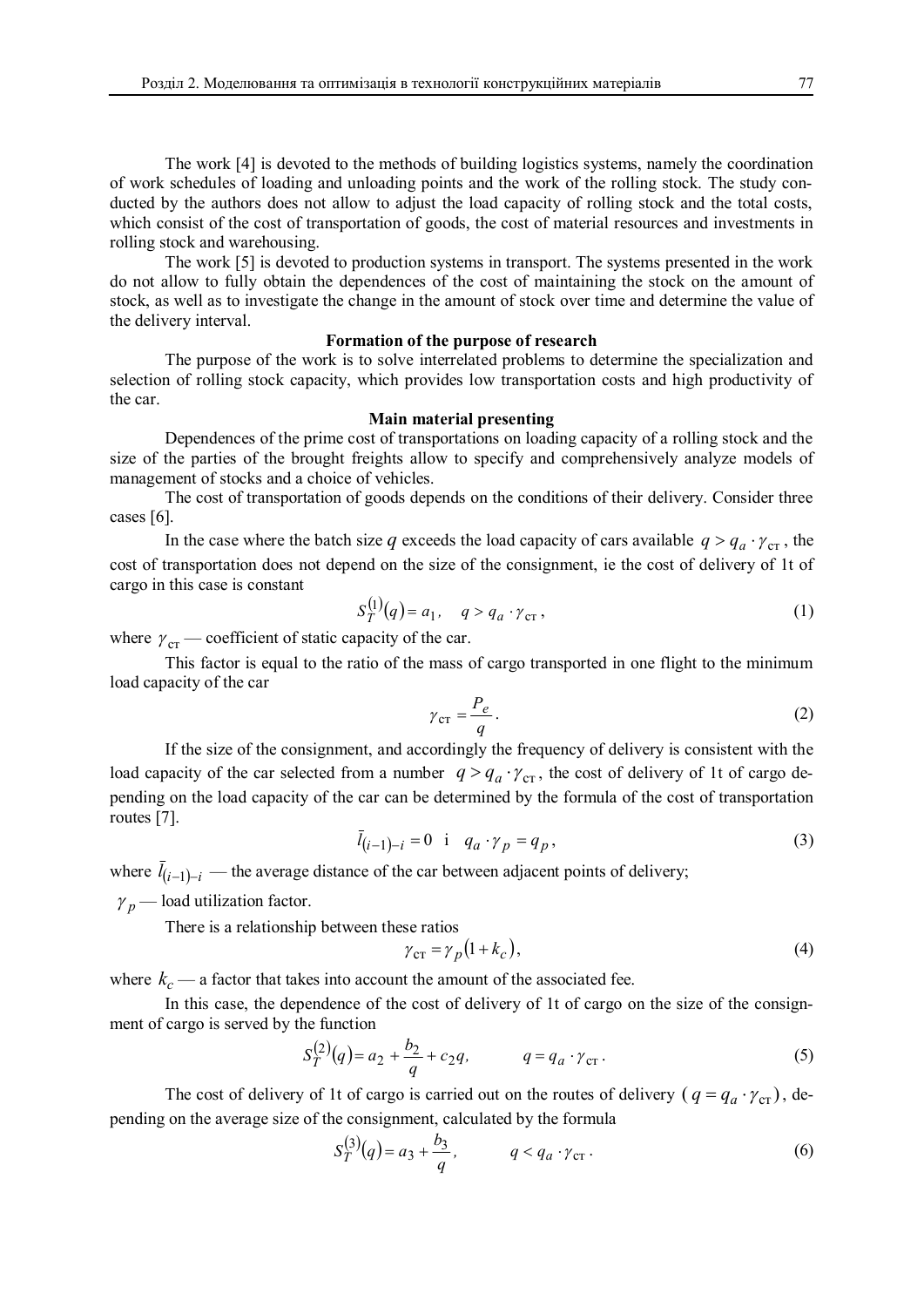The cost of preserving products consists of: the cost of self-preservation; costs due to natural reduction; losses due to reduced consumer quality of products and costs associated with the freezing of funds invested in stored products (stocks) [7].

The coefficients given in expressions (1, 5, 6) are estimated by formulas

$$
a_1 = \left(\frac{C_{\kappa M} \cdot l_H}{\delta \cdot T_H} + C_{\text{noc}}\right) \cdot t_T \tag{7}
$$

$$
a_2 = \frac{1}{(1+k_c)} \left\{ \frac{l_{(i-1)-i}}{g_p} \cdot a_{\kappa M} + \left(\frac{l_{\mu}}{T_{\mu}} \cdot a_{\kappa M}\right) \cdot \left[ t_T(1+k_c) + \frac{t_3}{g_p} \right] + \left(2\bar{l}_i - l_{(i-1)-1} \cdot b_{\kappa M}\right) \right\};
$$
(8)

$$
b_2 = \frac{a_{\kappa u}}{1 + k_c} \cdot (2\bar{l}_i - \bar{l}_{(i-1)-1}) \cdot b_{\kappa u} ; \tag{9}
$$

$$
c_2 = \frac{1}{1+k_c} \left\{ \frac{\bar{l}_{(i-1)-i}}{g_p} \cdot b_{\kappa M} + \left( \frac{l_{\mu}}{T_n} \cdot b_{\kappa M} + b_{\rho \rho c} \cdot \delta \right) \cdot \left[ t_T \left( 1+k_c \right) + \frac{t_3}{g_p} \right] \right\};
$$
(10)

$$
a_3 = \frac{1}{1+k_c} \left\{ \frac{C_{\kappa\mu} \cdot \bar{l}_{(i-1)-i}}{g_p \cdot \delta} + \left( \frac{l_\mu \cdot C_{\kappa\mu}}{T_\mu \cdot \delta} + C_{noc} \right) \cdot \left[ t_T \left( 1+k_c \right) + \frac{t_3}{g_p} \right] \right\};
$$
(11)

$$
b_3 = \frac{C_{\kappa\mu} \cdot (2\bar{l}_i - \bar{l}_{(i-1)-1})}{g \cdot (1 + k_c) \cdot \delta},
$$
\n(12)

where  $C_{kM}$  — costs per 1 km

$$
C_{\kappa} = C_{3M} + \frac{C_{norm}}{V_T},\tag{13}
$$

$$
C_{\kappa\mu} = a_{\kappa\mu} + b_{\kappa\mu} \cdot g_a \cdot \gamma_{\text{cr}} \,, \tag{14}
$$

*Сзм* — changes in costs per 1 kilometer of the car, UAH / km; *Спост* — fixed costs for 1 hour of car operation, UAH / hour;

$$
C_{nocm} = a_{noc} + b_{noc} \cdot g_a \cdot \gamma_{cr} \,, \tag{15}
$$

*Т<sub>н</sub>* — time of stay of the car in an outfit, hours;

 $l_{\mu}$ — zero mileage for the whole day of the car, km;

 $\delta$  — coefficient.

$$
\delta=\frac{T_{\scriptscriptstyle M}}{T_{\scriptscriptstyle H}}\,,
$$

 $T_M$  — working time on the route, hours;

 $t_T$  — time spent on loading and unloading 1t of cargo, hours;

 $V_T$  — technical speed of the car, km / h;

 $t_3$  — additional time for each arrival at intermediate points, hours;

 $l_{(i-1)-i}$  — distance of run of the car between adjacent points of delivery of freight, km.

In case  $q < q_a \cdot \gamma_p$  also additionally take into account the change in the cost of delivery depending on the size of the consignment, but for the conditions of the route of delivery. Formula (10) determines the optimal average batch size for several consumers included in one route, and the batch size for each consumer should be chosen in proportion to demand [8].

Since the choice of car capacity for delivery of goods on routes is an extreme task, and the value of the optimal capacity of the car depends on the average size of the consignment, it is of interest to solve the problem of choosing the size of the consignment and car capacity: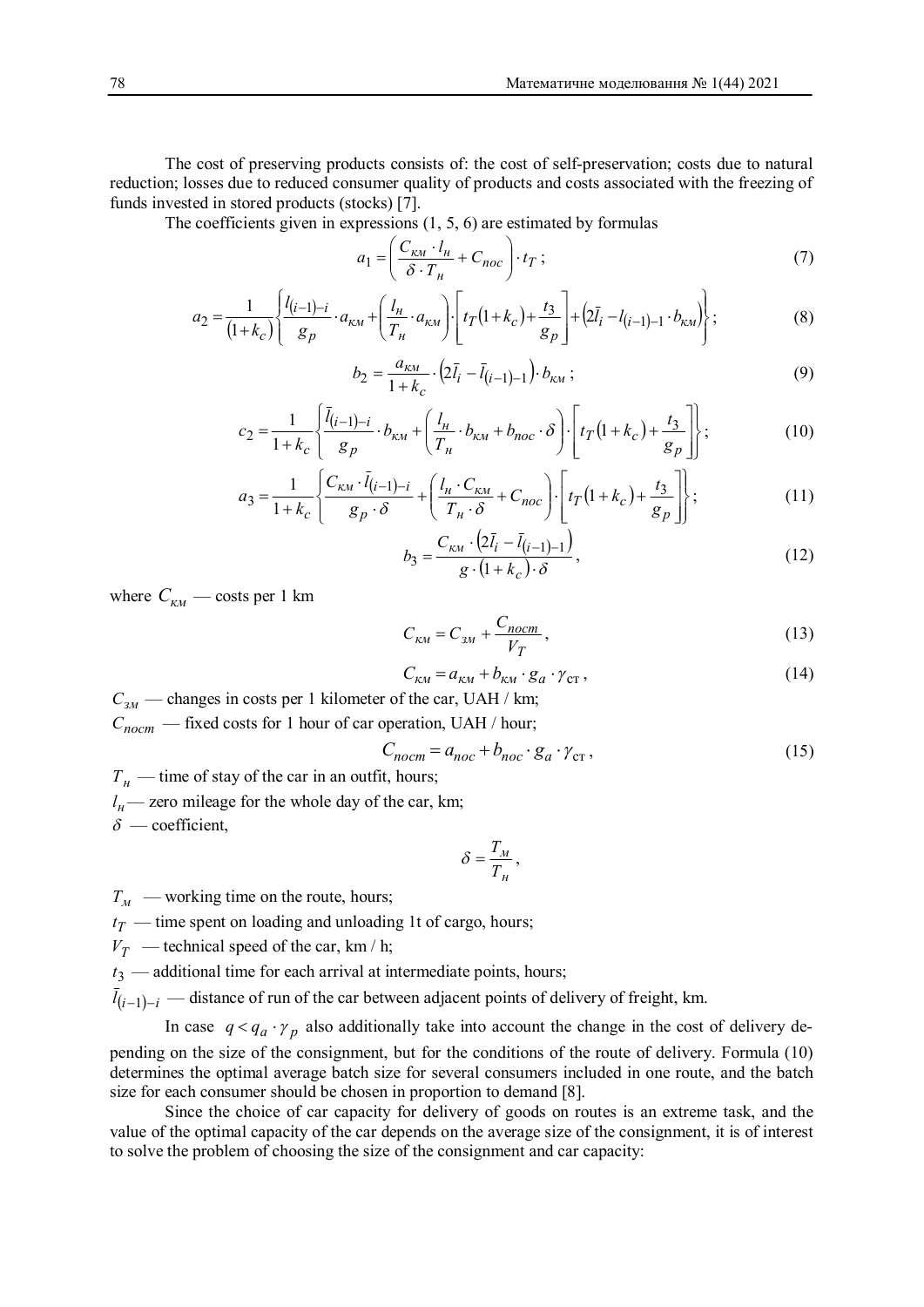$$
\frac{\partial S(q_p, q_a \gamma_p)}{\partial q_p} = 0
$$
\n
$$
\frac{\partial S(q_r, q_a \gamma_p)}{\partial (q_a \gamma_p)} = 0
$$
\n
$$
(16)
$$

The dependence of the total costs per 1t of transported cargo on the average batch size  $q$  is given by the equation

$$
S_T(q) = a + \frac{b}{q} + cq \tag{17}
$$

To determine how it depends on the load capacity of the car  $q_a \gamma_p$  total costs, it is necessary to replace the function in equation (17)  $S_T(q)$  an appropriate formula that reflects the dependence on this value of the cost of delivery.

Differentiating equation (16) of the dependence of the cost per 1t of cargo transported, respectively  $q_{\text{p}_{\text{O}}}/q_{\text{p}_{\text{O}}}/q_{\text{p}_{\text{O}}}/q_{\text{p}_{\text{O}}}/q_{\text{P}_{\text{O}}}/q_{\text{P}_{\text{O}}}/q_{\text{P}_{\text{O}}}/q_{\text{P}_{\text{O}}}/q_{\text{P}_{\text{O}}}/q_{\text{P}_{\text{O}}}/q_{\text{P}_{\text{O}}}/q_{\text{P}_{\text{O}}}/q_{\text{P}_{\text{O}}}/q_{\text{P}_{\text{O}}}/q_{\text{P}_{\text{O}}}/q_{\text{P}_{\text{O}}}/q_{\text{$ 

$$
q_{\text{pomm}} = (1 + k_T) \sqrt{\frac{\left[a_{\text{B}}(1 + k_c) + \frac{C_{\kappa M}}{\delta} \left(\bar{l}_{(i-1)-i} + \frac{l_{\mu}}{T_{\mu}} t_3\right) + C_{\text{noc}} t_3\right] r}{\left[0.5 C_{3\delta} + C_{\text{map}} k_T k_{\text{ns}} (1 + k_c)\right]}} \,,\tag{18}
$$

$$
q_{a}\gamma_{\text{p}_{\text{on}}m} = (1 + k_{T}) \sqrt{\frac{q_{p}(r\bar{l}_{i} - \bar{l}_{(i-1)-1})a_{\kappa\mu}}{b_{\kappa\mu}\bar{l}_{(i-1)-1} + \left(\frac{l_{\mu}}{T_{\mu}}b_{\kappa\mu} + \delta b_{\text{noc}}\right)\left[t_{T}(1 + k_{c})q_{p} + t_{3}\right]}}.
$$
(19)

Sizes  $C_{kM}$  and  $C_{nocm}$  in equation (18) depend on the load capacity of the car.

Expression (15) determines the optimal load capacity of the car on the routes of transportation. This system (18—19) is most easily solved by the iterative method.

Setting the full load capacity of the car according to formula (18) find the corresponding optimal size of the average batch of cargo, and then according to formula (18) — the corresponding optimal load capacity. The calculations are repeated until two consecutive calculations lead to the choice of the same load capacity: this load capacity and the corresponding average batch size are optimal.

When delivering goods in revolving containers (containers), in addition to the above, the costs associated with the removal of containers from circulation are also taken into account.

The cost of maintaining stock x per unit time

$$
S_{3\delta}(x) = x \cdot C_{3\delta} + C_{map} \cdot q_T \cdot k_{n,\epsilon},\tag{20}
$$

where  $C_{36}$ ,  $C_{man}$  — the cost of storing 1t of products and containers per unit time;

 $q_T$  — mass of container in one batch of delivery, t;

$$
k_{n,e} = \frac{t_{e,m}}{t_q}
$$
 — coefficient that takes into account the frequency of container removal;

 $t_{\epsilon,m}, t_q$  — time intervals, respectively, between the next removals of containers and regular deliveries of products.

Because

$$
q = q_T + q_n = \left(1 + \frac{1}{k_T}\right) \cdot q_T,
$$
\n(21)

where  $q_n$ — mass of products in one batch of delivery, t;

$$
k_T = \frac{q_T}{q_n}
$$
 — tare ratio, then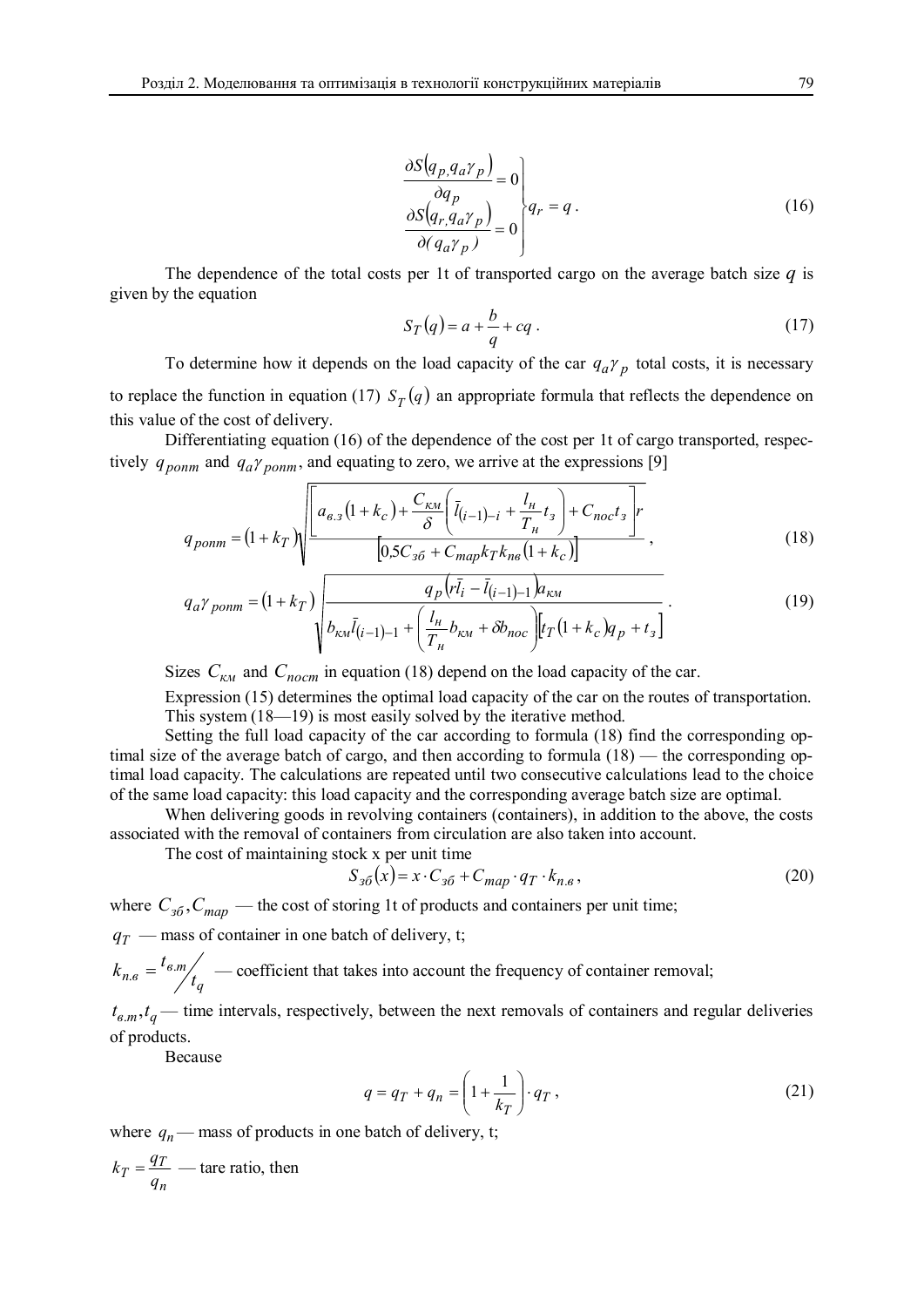$$
S_{36}(x) = x \cdot C_{36} + \frac{C_{map} \cdot k_{n.6} \cdot k_T}{1 + k_T} \cdot q \tag{22}
$$

The simplest inventory management model is a model in which the cost of fulfilling the order does not depend on the size of the shipment.

But a more common case is when the cost of ordering a consignment of cargo size *q*.

$$
S_{3a}q(q) = a_{6,3} + b_{6,3} \cdot q \,, \tag{23}
$$

where  $a_{\mathbf{g},\mathbf{3}}$  ra  $b_{\mathbf{g},\mathbf{3}}$  — constant values.

Using the obtained dependences, the cost model can be presented as follows: the cost of organizing the order of the consignment

$$
S_{3aM}(q) = \begin{cases} a_{\mathbf{6..3}} + b_{\mathbf{6..3}} \cdot q, & q > 0; \\ 0, & q = 0. \end{cases}
$$
 (24)

Therefore, the cost of delivery of 1t of cargo when delivered to the consumer is determined by the expression ì

$$
S_{m}(q) = \begin{cases} a_{1}, & q > q_{a} \gamma_{\text{cr}}; \\ a_{2} + \frac{b_{2}}{q} + c_{2}q, & q = q_{a} \gamma_{\text{cr}}; \\ a_{3} + \frac{b_{3}}{q}, & q < q_{a} \gamma_{\text{cr}}. \end{cases}
$$
(25)

and the cost of maintaining  $x$  the stock per unit time

$$
S_{3\delta}(x) = \begin{cases} C_{3\delta}x + pq, & x \ge 0 \\ pq, & x < 0 \end{cases}
$$
 (26)

Consider the simplest model of inventory management of homogeneous products with a known constant demand with intensity *r* [10]. The unknown value in this case is the size of the delivery *q*, associated with the size of the consignment of imported products

$$
q_n = q(1 + kr). \tag{27}
$$

With determined demand and supply there is no need for stock insurance — the order is repeated after the stock is reduced.

The current value of the stock at time *t* characterizes the function

$$
x(t) = q_n - rt. \tag{28}
$$

From the condition  $x(t_{\pi}) = 0$  determine the delivery interval

$$
t_{\rm A} = \frac{q_n}{r} \,. \tag{29}
$$

For each delivery interval, the dynamic problem is solved independently, that is, a sequence of independent static problems (models) is considered.

In the first model, only the cost of order fulfillment and the cost of storage are important. Frequent orders in small batches increase the cost of organizing the order, and rare, carried out in large batches — the cost of storage.

Based on the specific conditions, it is possible to establish the relationship between the distance of cargo transportation, the size of its daily consumption, the cost of cargo and the optimal carrying capacity of rolling stock, in which the total costs of transportation costs warehouse and warehousing, reach a minimum. Mathematical and static methods made it possible to construct a table for tabl. 1.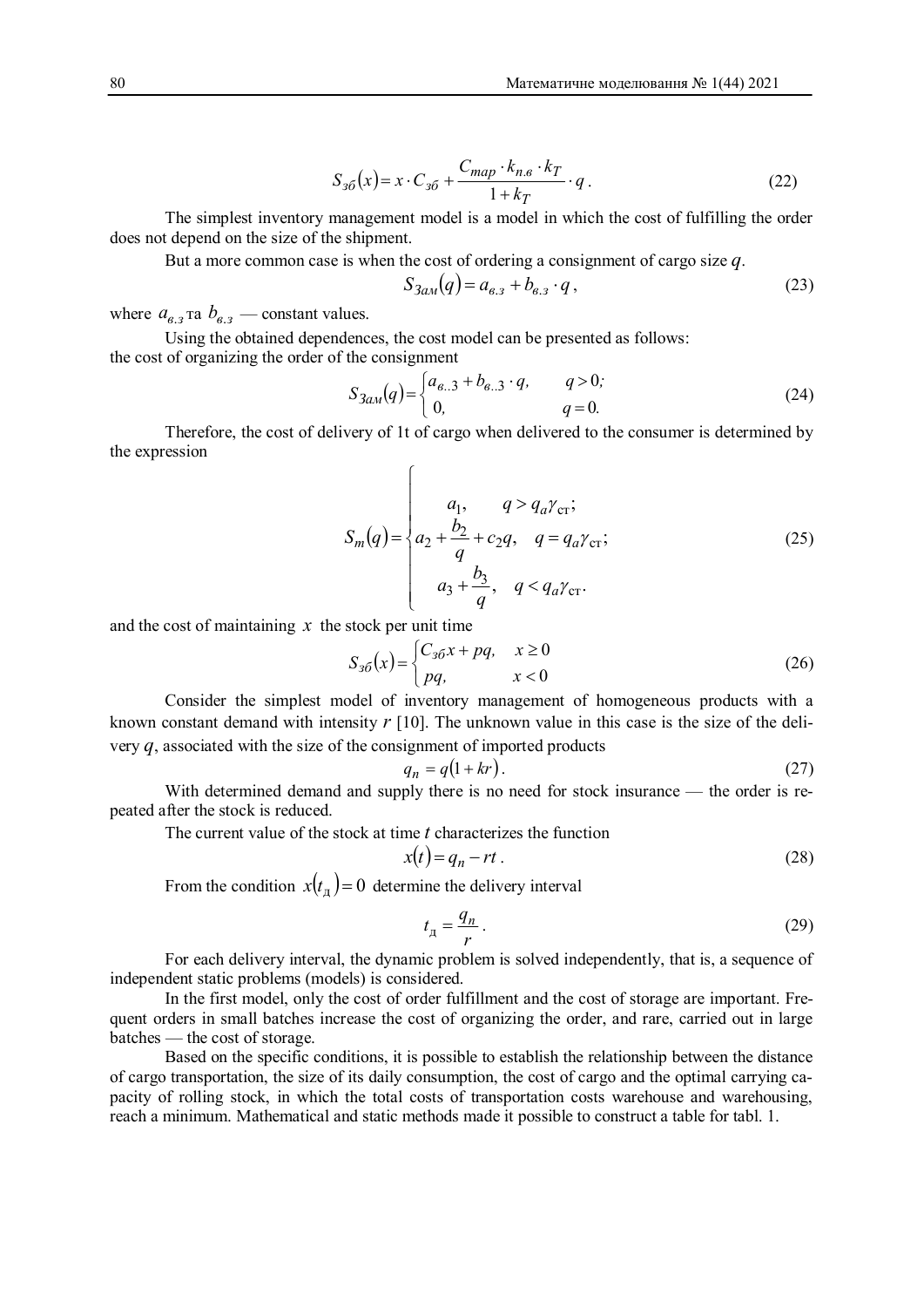| Transportation       | The optimal batch size, which corresponds to the load capacity of the car, t |       |      |     |     |     |
|----------------------|------------------------------------------------------------------------------|-------|------|-----|-----|-----|
| distance, $l_e$ , km |                                                                              | 2,5   |      | 10  |     | 60  |
|                      | 1100                                                                         | 525   | 100  | 45  |     | 1,2 |
| 10                   | 2900                                                                         | 800   | 230  | 60  | 16  | 1,8 |
| 25                   | 8300                                                                         | 1700  | 450  | 115 | 90  | 3,3 |
| 50                   | 17500                                                                        | 3100  | 800  | 210 | 52  | 5,8 |
| 100                  | 35000                                                                        | 6000  | 1500 | 350 | 100 |     |
| 200                  | 70000                                                                        | 11000 | 3000 | 750 | 190 |     |

*Table 1.* The relationship between the distance of transportation of goods, the size of this consumption and the optimal batch of cargo, for a certain load capacity of the car

#### **Conclusions**

Based on the specific conditions, it is possible to establish the relationship between the distance of cargo transportation, the size of its daily consumption, the cost of cargo and the optimal carrying capacity of rolling stock, in which the total cost of transportation, cost of goods in circulation and capital investment warehouse and warehousing, reach a minimum.

#### **References**

- [1] Bosnyak M.G. (2013). *Vantazhnі avtomobіlnі perevezennya: Navchalniy posіbnik* 2-ge vidannya *[Freight transport: Textbook]*. Vidavnichiy DIm "Slovo". [in Ukrainian]
- [2] Geronimus B.L. (1988)/ *Ekonomiko-matematicheskie metodyi v planirovanii na avtomobilnom transporte [Economic and mathematical methods in planning for road transport]*. Transport. [in Ukrainian]
- [3] Davidich Yu., Severin A., Zasyadko D. (2002). Issledovanie zakonomIrnostey izmeneniya parametrov vizheni yaavtomobiley pri perevozke gruzov [Investigation of the regularities of changes in the parameters of the movement of vehicles during the transportation of goods]. *Naukovi pratsi KDPU*. Vol. 3(14). 56–58. [in Ukrainian].
- [4] Goryainov A. (2001). K voprosu izucheniya rabotyi avtotransporta v ramkah logisticheskoy sistemyi [On the issue of studying the work of vehicles within the logistics system]. *Problemyi sozdaniya novyih mashin i tehnologiy*. Vol. 1(2001). 61–69. [in Ukrainian]
- [5] Kanarchuk V., KurnIkov I. (1997). *VirobnichI sistemi na transportI: pIdruchn [Production systems in transport: textbook]*. Vischa shkola. [in Ukrainian]
- [6] Rusev G. (1991). *Organizatsiya avtomobilnyih perevozok [Organization of road transport]*. Vischa shkola. [in Ukrainian]
- [7] Shmatko D., Kochneva O., Persan V. (2014). Vrahuvannya vipadkovih faktorIv metodami modelyuvannya pri rozrahunku optimalnoYi strukturi parka ATP [Taking into account random factors by modeling methods when calculating the optimal structure of the ATP fleet]. *Matematichni problemi tehnichnoi mehaniki*. 115. [in Ukrainian]
- [8] Shmatko D. (2007). Rozrahunok kilkosti i propusknoi zdatnosti navantazhuvalnorozvantazhuvalnih punktiv [Calculation of the number and capacity of loading and unloading points]. *Sistemni tehnologii. RegIonalniy mizhvuzivskiy zbirnik naukovih prats*. Vol. 1 (48). 51– 61. [in Ukrainian]
- [9] Shmatko D., Korobochka O., Aver'yanov V., Sasov O., Vernigora V. (2020). *Organizatsiya ta planuvannya avtomobilnih vantazhnih perevezen [Organization and planning of road freight]*. Kam'yanske: DDTU. [in Ukrainian]
- [10] Kurnikov I. (1991). *Razvitie proizvodstvenno-tehnicheskoy bazyi ATP [Development of the production and technical base of the ATP]*. UMK. [in Ukrainian]